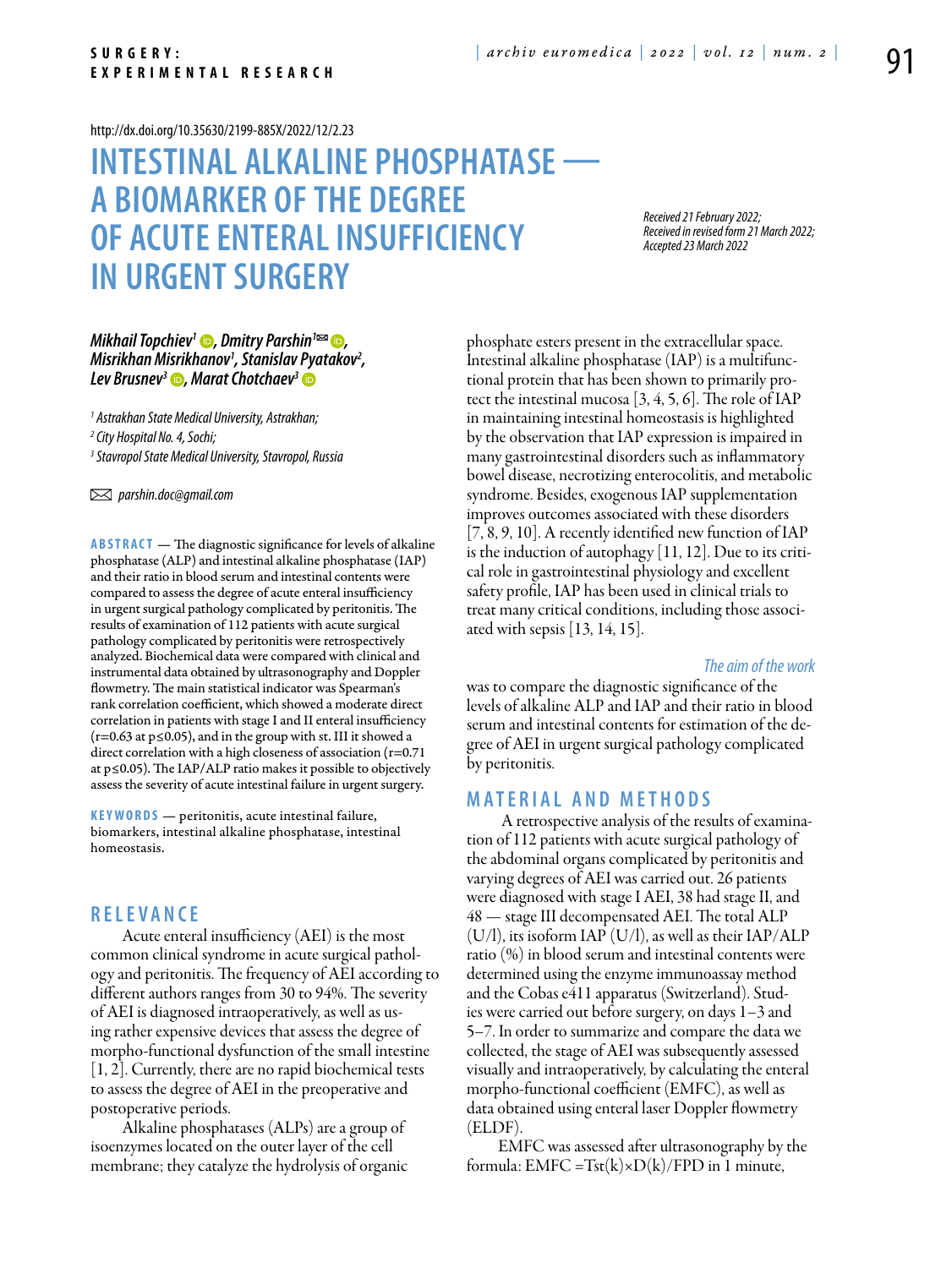where:  $Tst(k)$  — thickness of the intestinal wall (mm);  $D(k)$  - intestine diameter (mm);  $FPV$  — the frequency of peristaltic movement of the intestine in 1 minute. With a value of up to 5 points, it was defined as the stage I of compensation. From 5 to 25 points, stage II of subcompensation was detected, and with an EMFC value above 25 points, stage III of decompensation was diagnosed.

ELDF was performed with the analyzer of microcirculation and microlymph flow "Lasma MTs-1" (Russia). Investigated: percentage of microcirculation (PM; p.u.); standard deviation (SD; ơ, p.u.), as well as the coefficient of variation (CV; %).The obtained results were compared with the reference values of abdominal microcirculation obtained in patients during elective operations for non-inflammatory diseases of the abdominal organs.

In order to identify and evaluate the tightness of the relationship between quantitative indicators, the Spearman rank correlation coefficient was calculated, which allowed to check the heteroscedasticity of random errors in the regression model. To determine the significance of p differences between groups, Student's t test and one-way analysis of variance with Fisher's F test were used. Differences were considered statistically significant at p≤0.05.

# **R e s ult s a n d discu s si o n**

At stage I AEI, the level of ALP in the blood serum was 213±29.2 U/l, in the intestinal chyme - 38±9.2 U/l; IAP was 1.18±0.74 U/l and 1.24±0.19 U/l, IAP/ALP ratio was 0.55±0.27% and 3.26±0.27%, respectively. At stage II, ALP in serum was 295±28.4 U/l, in chyme  $-95\pm13.4$  U/l, IAP values were 1.87±0.46 U/l and 3.86±0.93 U/l, and the IAP/ALP ratio was  $0.63\pm0.29\%$  and  $4.06\pm0.29\%$ , respectively. At stage I III, the total serum ALP was 341±33.3 U/l, in the intestinal contents  $-141\pm17.3$  U/l, the IAP values were  $2.29\pm0.53$  U/l and  $4.31\pm1.49$  U/l, IAP/ALP were 0.67±0.15% and 6.05±0.15%, respectively.

Thus, as AEI progressed, there was an increase in the levels of ALP and IAP in the blood serum and intestinal chyme. These data correlated with those obtained with EMFC and ELDF. With stage I AEI, the average score for EMFC calculation was 4.7±0.3, with stage II —  $16.6 \pm 1.2$ , and with stage III —  $27.4 \pm 2.2$ points. ELDF indices indicated a progressive increase in pre- and post-capillary resistance, arteriolo-venular shunting, which ultimately led to severe perfusion disorders of the intestinal wall (Table 1).

With the ratio of the obtained clinical-instrumental and biochemical data, it turned out that the most informative biochemical indicator was the IAP/ ALP ratio. Spearman's rank correlation coefficient for this indicator showed a moderate direct correlation in patients with stage I and II. AEI ( $r=0.63$  at  $p \le 0.05$ ). In the group with stage III AEI score IAP/ALP showed a direct correlation with a high closeness of association  $(r=0.71 \text{ at } p \leq 0.05)$ .

# **C o n clu si o n s**

 The biochemical indicator IAP/ALP allows an objective assessment of the stage of AEI in patients with acute diseases of the abdominal organs complicated by peritonitis. This hypothesis was confirmed by clinical and instrumental data obtained with EMFC and ELDF. Biochemical monitoring of the IAP/ALP ratio allows diagnosing the stage of AEI both in the preoperative and postoperative periods, assessing the effectiveness of therapy and making timely corrections to the treatment.

# **R efe r e n ce s**

- PARSHIN D. S., TOPCHIEV M. S., BRUSNEV L., Emkuzhev K. Proinflammatory and antiapoptotic markers of the stages of acute enteral insufficiency. Archiv EuroMedica. 2020;10(4):90–93. doi: 10.35630/2199-885X/2020/10/4.22
- 2. Topchiev M. A., Parshin D. S., Brusnev L. A., CHOTCHAEV M. K. Possibilities of drug experimental simulation of dynamic intestinal obstruction. Medical News of North Caucasus. 2020;15(3):373–376. 10.14300/mnnc.2021.16022
- 3. RADER B. A. Alkaline Phosphatase, an Unconventional Immune Protein. Front. Immunol. 2017;8:897. DOI: 10.3389/fimmu.2017.00897
- 4. Singh S.B., Lin H.C. Role of Intestinal Alkaline Phosphatase in Innate Immunity. Biomolecules. 2021;11(12):1784. https://doi.org/10.3390/ biom11121784
- 5. Whitehouse J.S., Riggle K.M., Purpi D.P., Mayer A.N., Pritchard K.A., Jr., Oldham K.T., GOURLAY D.M. The protective role of intestinal alkaline phosphatase in necrotizing enterocoli- tis. J. Surg. Res. 2010;163:79–85. DOI: 10.1016/j. jss.2010.04.048
- 6. Wang W., Chen S.W., Zhu J., Zuo S., Ma Y.Y. Intestinal Alkaline Phosphatase Inhibits the Trans- location of Bacteria of Gut-Origin in Mice with Peritonitis: Mechanism of Action Intestinal Alkaline Phosphatase Inhibits the Translocation of Bacteria of Gut-Origin in Mice with Peritonitis: Mechanism of Action. PLOS ONE. 2015;10(5): e0124835. doi:10.1371/journal.pone.0124835. https://doi. org/10.1371/journal.pone.0124835
- 7. Plaeke P., De Man J.G., Smet A., Malhotra-Kumar S., Pintelon I., Timmermans J.P., Nul- lens S., Jorens P.G., Hubens, G., De Winter B.Y. Effects of intestinal alkaline phosphatase on intestinal barrier function in a cecal ligation and puncture (CLP)-induced mouse model for sepsis.